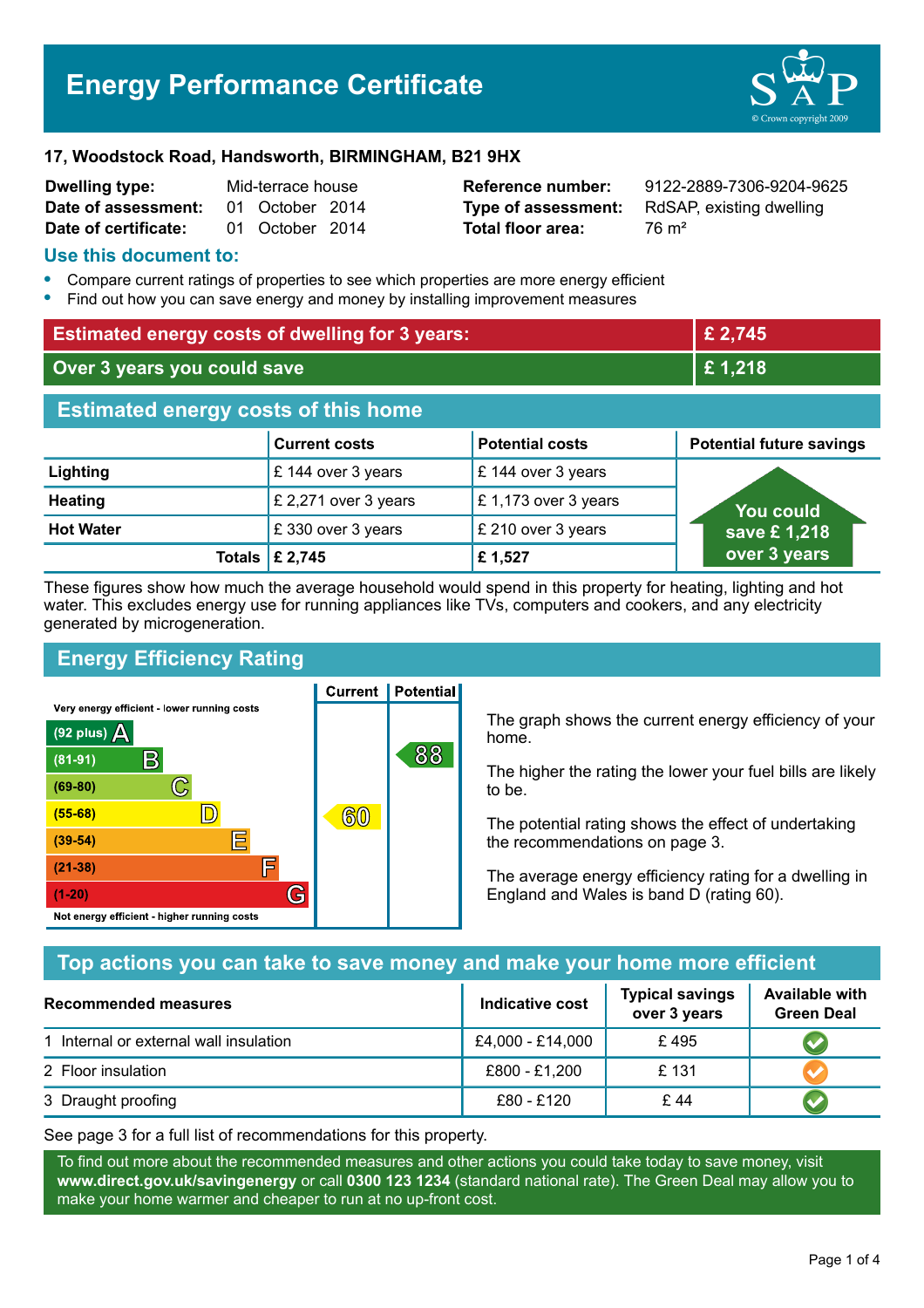**Energy Performance Certificate**

# **Summary of this home's energy performance related features**

| <b>Element</b>        | <b>Description</b>                             | <b>Energy Efficiency</b> |
|-----------------------|------------------------------------------------|--------------------------|
| Walls                 | Solid brick, as built, no insulation (assumed) | *****                    |
|                       | Cavity wall, as built, insulated (assumed)     | ★★★★☆                    |
| Roof                  | Pitched, 150 mm loft insulation                | ★★★★☆                    |
| Floor                 | Suspended, no insulation (assumed)             |                          |
|                       | Solid, no insulation (assumed)                 |                          |
| <b>Windows</b>        | Partial double glazing                         | ★★★☆☆                    |
| Main heating          | Boiler and radiators, mains gas                | ★★★★☆                    |
| Main heating controls | Programmer, no room thermostat                 | ★☆☆☆☆                    |
| Secondary heating     | None                                           |                          |
| Hot water             | From main system                               | ★★★★☆                    |
| Lighting              | Low energy lighting in all fixed outlets       | *****                    |

Current primary energy use per square metre of floor area: 261 kWh/m² per year

The assessment does not take into consideration the physical condition of any element. 'Assumed' means that the insulation could not be inspected and an assumption has been made in the methodology based on age and type of construction.

#### **Low and zero carbon energy sources**

Low and zero carbon energy sources are sources of energy that release either very little or no carbon dioxide into the atmosphere when they are used. Installing these sources may help reduce energy bills as well as cutting carbon. There are none provided for this home.

# **Opportunity to benefit from a Green Deal on this property**

The Green Deal may enable owners and occupiers to make improvements to their property to make it more energy efficient. Under a Green Deal, the cost of the improvements is repaid over time via a credit agreement. Repayments are made through a charge added to the electricity bill for the property. To see which improvements are recommended for this property, please turn to page 3. You can choose which improvements you want to install and ask for a quote from an authorised Green Deal provider. They will organise installation by an authorised Green Deal installer. If you move home, the responsibility for paying the Green Deal charge under the credit agreement passes to the new electricity bill payer.

For householders in receipt of income-related benefits, additional help may be available.

To find out more, visit **www.direct.gov.uk/savingenergy** or call **0300 123 1234**.

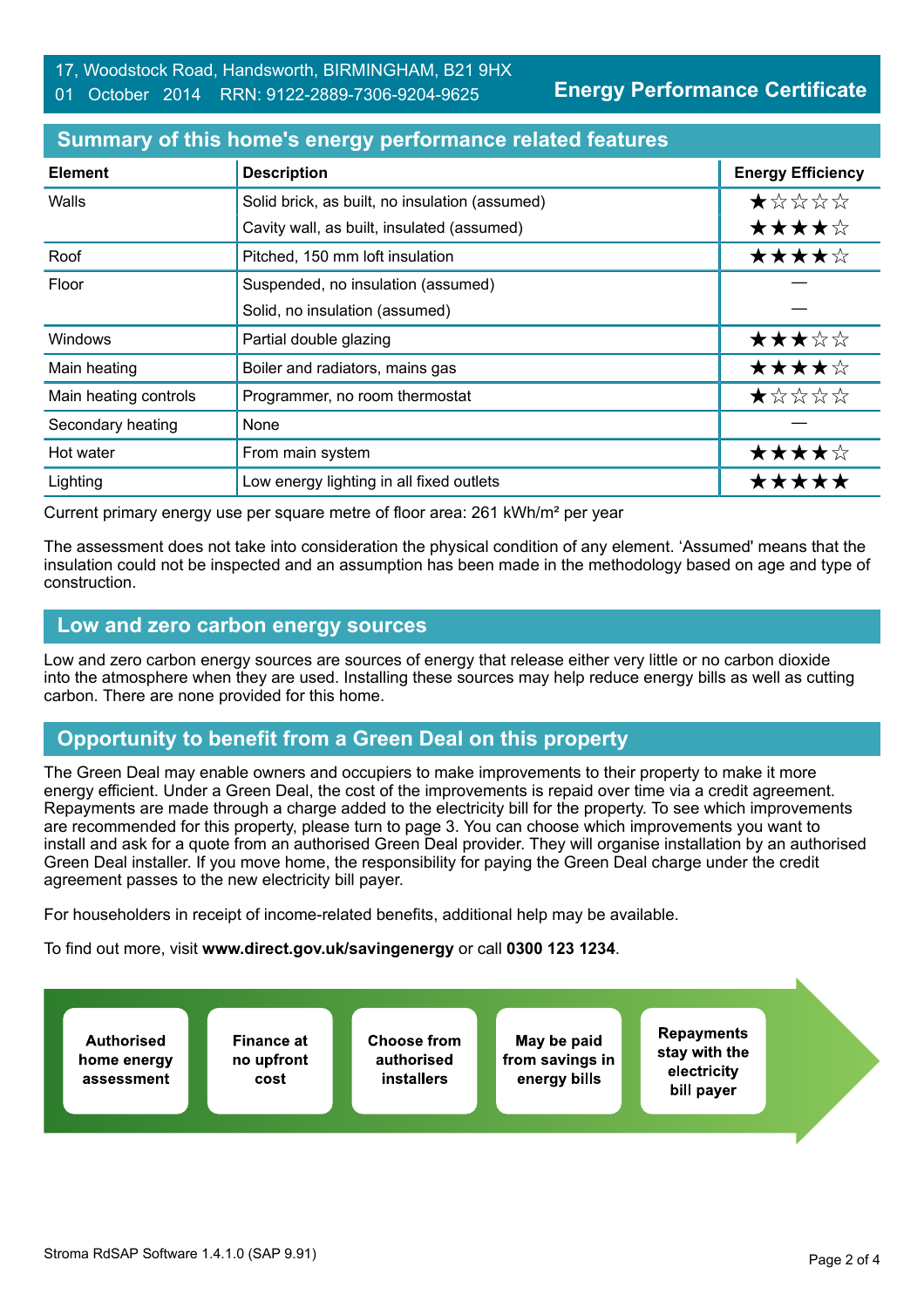#### 17, Woodstock Road, Handsworth, BIRMINGHAM, B21 9HX 01 October 2014 RRN: 9122-2889-7306-9204-9625

# **Recommendations**

The measures below will improve the energy performance of your dwelling. The performance ratings after improvements listed below are cumulative; that is, they assume the improvements have been installed in the order that they appear in the table. Further information about the recommended measures and other simple actions you could take today to save money is available at **www.direct.gov.uk/savingenergy**. Before installing measures, you should make sure you have secured the appropriate permissions, where necessary. Such permissions might include permission from your landlord (if you are a tenant) or approval under Building Regulations for certain types of work.

Measures with a green tick are likely to be fully financed through the Green Deal since the cost of the measures should be covered by the energy they save. Additional support may be available for homes where solid wall insulation is recommended. If you want to take up measures with an orange tick  $\bullet$ , be aware you may need to contribute some payment up-front.

| <b>Recommended measures</b>                                 | <b>Indicative cost</b> | <b>Typical savings</b><br>per year | <b>Rating after</b><br>improvement | <b>Green Deal</b><br>finance |
|-------------------------------------------------------------|------------------------|------------------------------------|------------------------------------|------------------------------|
| Internal or external wall insulation                        | £4,000 - £14,000       | £165                               | <b>D67</b>                         |                              |
| Floor insulation                                            | £800 - £1,200          | £44                                | C69                                |                              |
| Draught proofing                                            | £80 - £120             | £ 14                               | <b>C70</b>                         |                              |
| Heating controls (room thermostat and<br>TRVs)              | £350 - £450            | £80                                | C73                                |                              |
| Replace boiler with new condensing<br>boiler                | £2,200 - £3,000        | £45                                | C75                                |                              |
| Solar water heating                                         | £4,000 - £6,000        | £ 29                               | C76                                |                              |
| Replace single glazed windows with low-<br>E double glazing | £3,300 - £6,500        | £ 30                               | C77                                |                              |
| Solar photovoltaic panels, 2.5 kWp                          | £9,000 - £14,000       | £ 248                              | <b>B88</b>                         |                              |

#### **Alternative measures**

There are alternative measures below which you could also consider for your home.

- **•** Air or ground source heat pump
- **•** Micro CHP

# **Choosing the right package**

Visit **www.epcadviser.direct.gov.uk**, our online tool which uses information from this EPC to show you how to save money on your fuel bills. You can use this tool to personalise your Green Deal package. Public services all in one place

| <b>Green Deal package</b>            | <b>Typical annual savings</b> |
|--------------------------------------|-------------------------------|
| Internal or external wall insulation |                               |
| Draught proofing                     | <b>Total savings of £244</b>  |
| Heating controls                     |                               |
| Electricity/gas/other fuel savings   | f6 / f238 / f0                |



You could finance this package of measures under the Green Deal. It could **save you £244 a year** in energy costs, based on typical energy use. Some or all of this saving would be recouped through the charge on your bill.